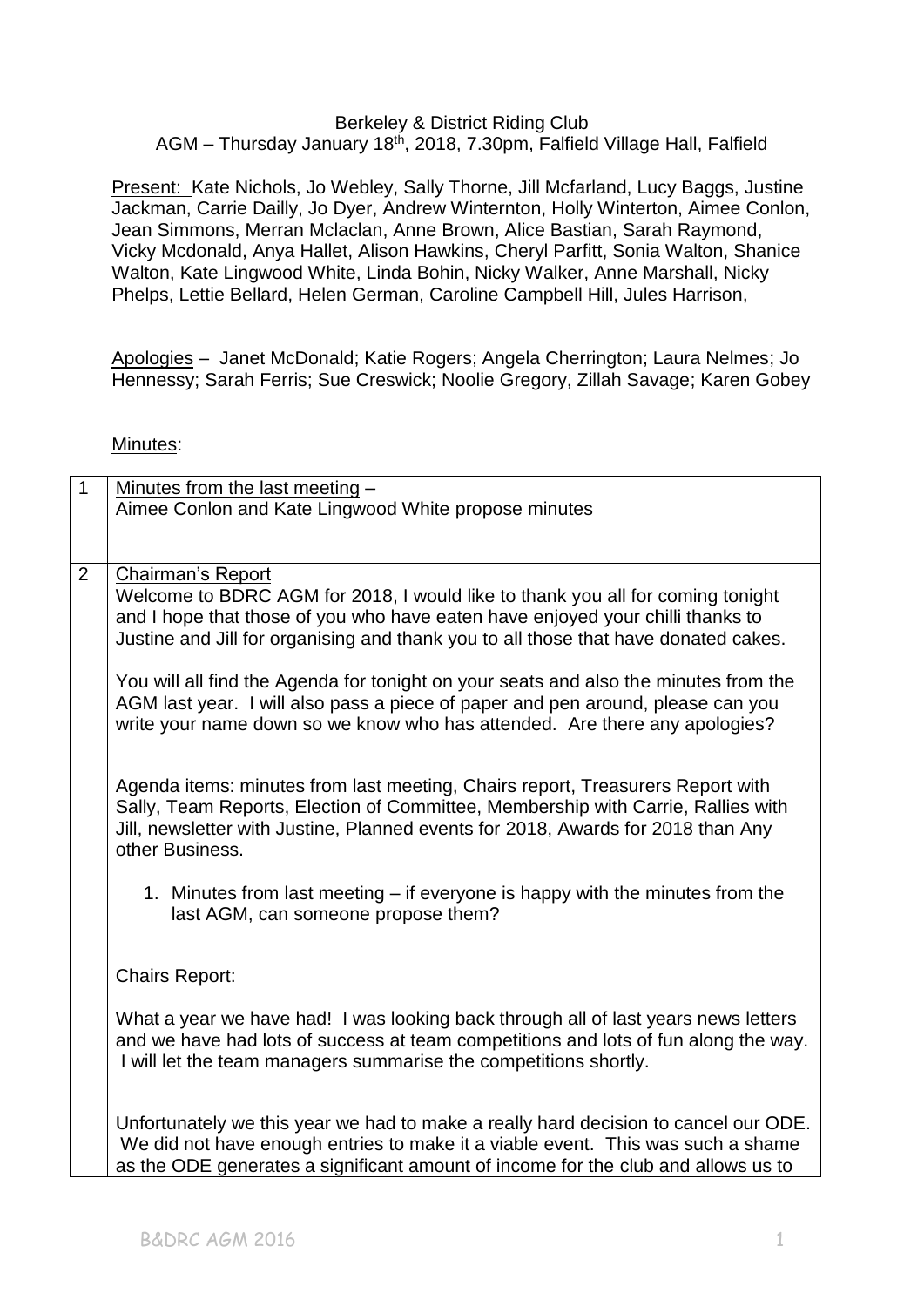|   | send our teams to the championships. We therefore had to find alternative events<br>to raise much needed funds.<br>We decided to run a dressage competition - Dress down Dressage. These<br>competitions have been a great success, the comments that we received from<br>competitors on the day were all very pleasing – saying things like "the atmosphere"<br>was lovely and relaxed, it was great to not have to plait or get dressed up!!                          |  |  |  |
|---|-------------------------------------------------------------------------------------------------------------------------------------------------------------------------------------------------------------------------------------------------------------------------------------------------------------------------------------------------------------------------------------------------------------------------------------------------------------------------|--|--|--|
|   | WE also had a huge success with our non-res camp days, so a huge thank you<br>must go to Jo and jill for all your hard work organising these days. It was so nice to<br>hear such positive comments from our members all gaining in confidence<br>throughout their day.                                                                                                                                                                                                 |  |  |  |
|   | The Dressage Demo with Justine Sole was a great day, the weather was on our<br>side and everyone who participated enjoyed themselves.<br>We also had a visit to Hartpury College Rehab unit and watched horses being<br>worked in the water treadmill and on the dry treadmill. We then all got to have a go<br>on their mechanical horse. It was a very informative evening and everyone had a<br>good time.                                                           |  |  |  |
|   | If anyone has any ideas for events like we ran in 2017, please do let us know!                                                                                                                                                                                                                                                                                                                                                                                          |  |  |  |
|   | We must as a committee and club also thank Angela Cherrington for continuing to<br>look after the Area 9 Flu/Vac database – this is a really important job as this ensures<br>that all clubs entering teams have got all their horses flu/tet records up to date.                                                                                                                                                                                                       |  |  |  |
|   | I am really looking forward to seeing all our members develop and gain in<br>confidence throughout the coming 12 months - Keep up the good work and here is<br>to a fab 2018!!                                                                                                                                                                                                                                                                                          |  |  |  |
| 3 | Treasurers Report-                                                                                                                                                                                                                                                                                                                                                                                                                                                      |  |  |  |
|   | Please see separate report from Sally Thorne on 2017 club finances. Sally has<br>recently taken over the role as treasure and is making positive steps to ensure the<br>clubs finances are in a good position moving forward.                                                                                                                                                                                                                                           |  |  |  |
|   | Members are now able to pay for rallies by BACS to avoid Equo charges.                                                                                                                                                                                                                                                                                                                                                                                                  |  |  |  |
| 4 | <b>Team Reports</b>                                                                                                                                                                                                                                                                                                                                                                                                                                                     |  |  |  |
|   | <b>FOH AND HORSE TRAILS</b>                                                                                                                                                                                                                                                                                                                                                                                                                                             |  |  |  |
|   | The first competition of the year was FOTH, for which we had qualified a 100 team<br>consisting of Claire Moreton riding Lana, Laura Nelmes riding Ned, Jo Dyer riding<br>Rosie and Andrew Winterton riding Bally. Victoria Stacey had also qualified in the 90<br>as an individual riding Chloe.<br>We had a great time at the Championships, everyone staying over night and there<br>was a great team spirit. The 100 team did amazingly to come second overall with |  |  |  |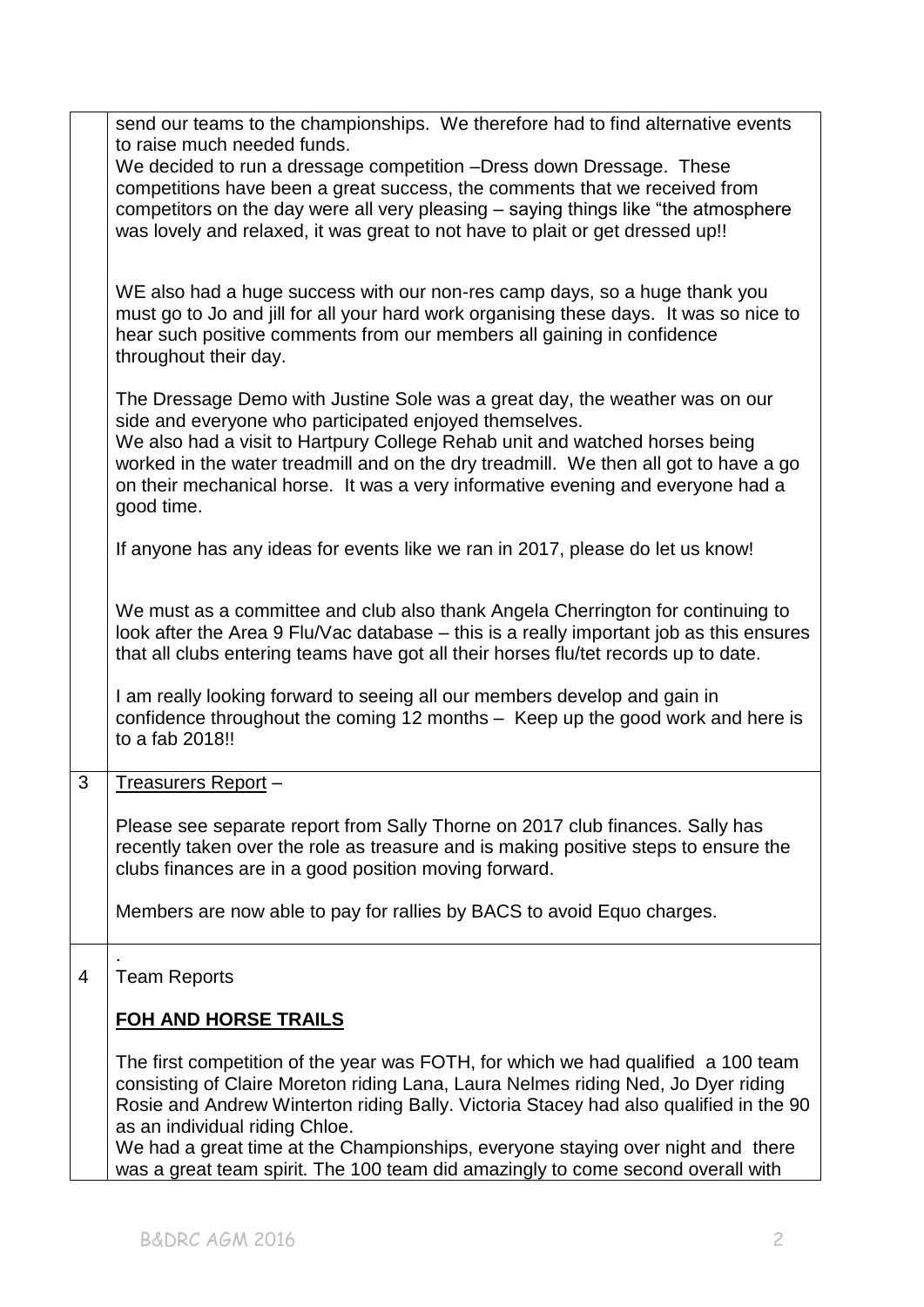two team members, Jo Dyer and Laura Nelmes in the top six in a very large field. Vicky also did brilliantly in the 90 at her first Championship but sadly missed the placing.

The next competition was the Horse Trials qualifier at West Wilts, we had an 80 team consisting of Alison Hawkins, Leah Woodward, Naomi Watkins and Andrew Winterton and a 90 team consisting of Aimee Conlon, Andrew Winterton, Shanice Walton and Noolie Gregory. Whilst everyone did their very best and rode really well the 80 team were unplaced and didn't manage to qualify, the 90-team fared slightly better coming 5th overall but sadly also failed to qualify.

The last competition of the year was the RC Arena Eventing Challenge at Blenheim International Horse Trials. We took a 100 team of Aimee Conlon riding Ned, Jo Dyer riding Rosie, Geneveive Wilkes riding Scooby and Andrew Winterton riding Bally. Again, we had a brilliant day with fabulous team spirit and lots of supporters who made the journey to Oxfordshire. The team did brilliantly coming 2nd overall. Aimee and Jo both jumped double clear inside the time, Geneveive jumped double clear with 2.2 time and Andrew had an unlucky pole showjumping and 2.6 time. We were beaten by less than 1 time fault by another local RC team FFRC.

Overall a great year with lots of success, congratulations everyone who rode in teams this year, you did the club proud.

Sarah

# **Dressage**:

# **February 2017 – Intermediate Dressage at Leyland Court**

A fab day all around with some amazing results from everyone, we managed to have 4 teams compete for the club and 7 individuals, ranging from Prelim – Medium. The Intermediate competition consists of 4 riders on a team, each riding different tests, this year they were Prelim7, Novice 30, Novice 34 and Elementary 49. You were also able to ride Medium as an Individual if you wanted to.

One team only had three members, so all results had to count (out of the 4 marks they drop the worst placing one), the team consisted of Laura Nelmes (who came 1<sup>st</sup> in her area riding N34 and therefore I'd for the championship), Aimee Conlon (who came 2<sup>nd,</sup> Novice 30) and Alison Hawkins (who came 5<sup>th,</sup> Prelim 7), therefore managing a team  $5<sup>th</sup>$ , well done all of you.

We also had a team 6<sup>th</sup>, Claire Rudge, Andrea Cox (Novice 34 coming 4th), Shanice Walton (Novice 30, coming 3rd) and Jo Webley. WELL DONE

P7 - Caroline Stoner - 2<sup>nd</sup>

Novice 30 - Andrea Cox - 6<sup>th</sup>

Novice 34 - Aimee Conlon - 2<sup>nd</sup>

Medium – Kate Nichols – 5th

A massive well done to all the other teams and riders, you all did fab  $\odot$ 

## **14th May – Rabson – Summer Dressage and Riding Test - GRASS**

I was very surprised that this competition was very early this year (normally July) and we had very little uptake. I'm not sure if this was due to the fact the tests are on grass or it was earlier in the year, hopefully this ear we will have a better response. So anyways, the results:

A massive massive well done to Holly Winterton, Sally Thorne and Polly Fews who managed a team  $4<sup>th</sup>$  with only 3 riders, well done ladies – still trying to locate your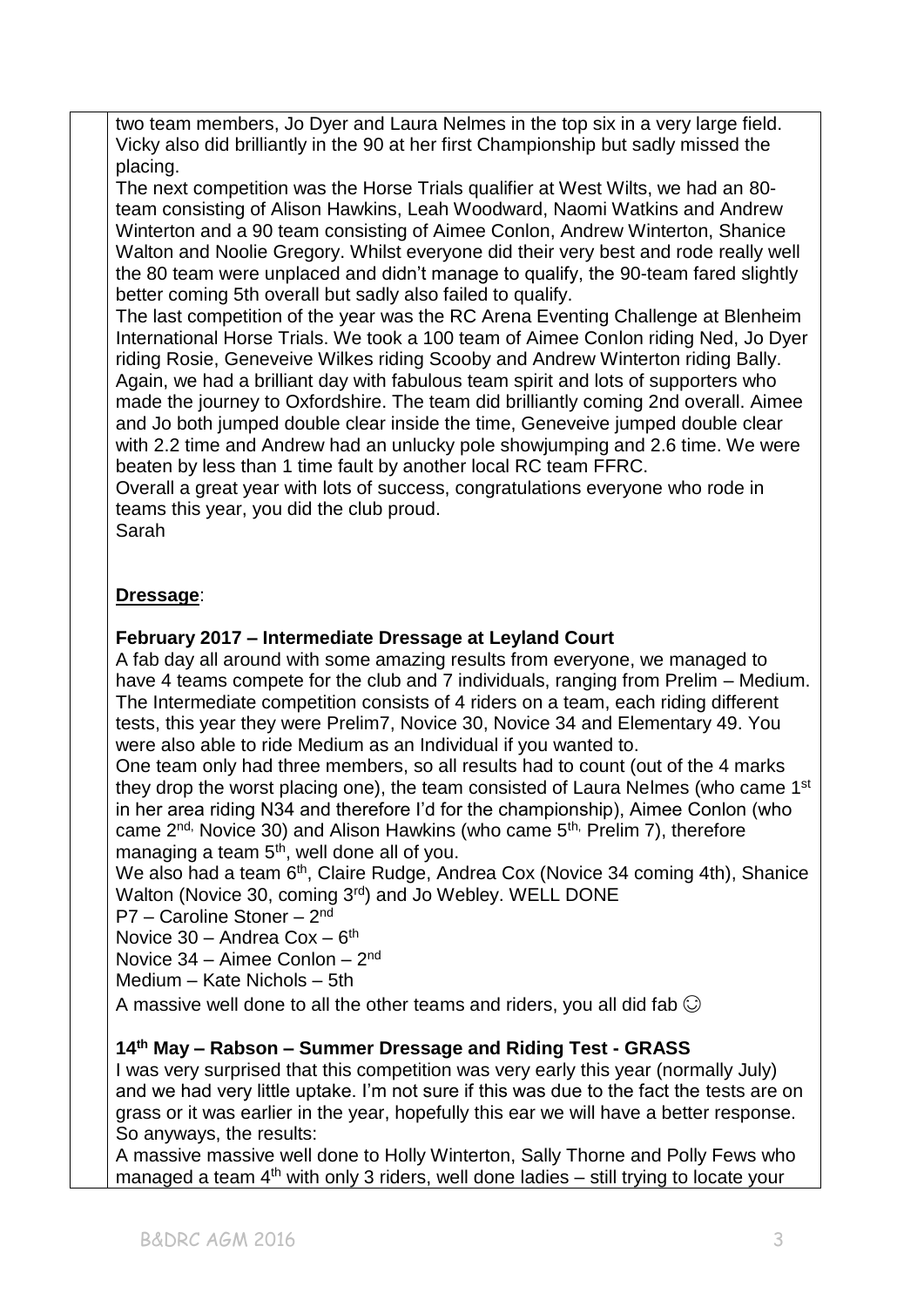rosettes

Well-done also goes to Sarah C for her Novice test  $\odot$ 

## **June – DTM – Burrows Court**

First time I had been to a DTM competition and it was a fab day with all clubs supporting each other. I would highly recommend popping a long one day to have a watch.

Novice – Polly Fews –  $5<sup>th</sup>$ 

Novice – Andrea Cox – 3rd

Novice – Aimee Conlon – 2<sup>nd</sup>

Elementary – Aimee Conlon –  $4<sup>th</sup>$ 

Well done to all riders and horse, fab results all round  $\odot$ 

## **November 2017 – Novice Dressage – Summerhouse**

Unfortunately, I had mummy duties this day, so I was in and out (unfortunately I missed some tests), we managed to send 3 teams and a massive thank you to Shanice who stepped in a the very last minute (I believe 2 hours' notice) to ride Prelim as an individual and coming an impressive 10<sup>th</sup>  $\odot$ Berkeley Green – 18th Polly Fews  $-1<sup>st</sup>$  in her arena and qualifying for the championships

Cath Macbeth and Karen Gobey

Berkeley Gold – 11<sup>th</sup> Jill, Aimee, Shanice and Vicky

Berkeley White  $-12$ <sup>th</sup> Andrew, Sally T, Laura N and Leah

Here's to great results in 2018, the next competition is the Intermediate at Leland court on 25th February, if you would like to compete please let me know (everyone welcome). You NEED to be a member before I do the Prelim entries (will be doing them in the next few days. THEREFORE, PLEASE MAKE SURE YOU RENEW YOUR MEMBERSHIP, IF YOU ARE NOT A MEMBER YOU WONT BE ALLOWED TO COMPETE  $\odot$ 

### **Combined Training:**

### **17th April 2017** 3 Teams

Green Andrew Winterton, Toni Young, Sue Micklewright, Vicky Stacey

White: Emma Fox, Polly Fews, Vicky Stacey, Rachel Kuczaj

Yellow: Team 10th Jill Mcfarland, Sally Thorne, Andew Winterton (4<sup>th)</sup>, Aimee **Conlon** 

Best combined individual result was Andrew getting 4<sup>th</sup> in his arena on Bally

Well done to all that rode and for those that stepped up to compete for the first time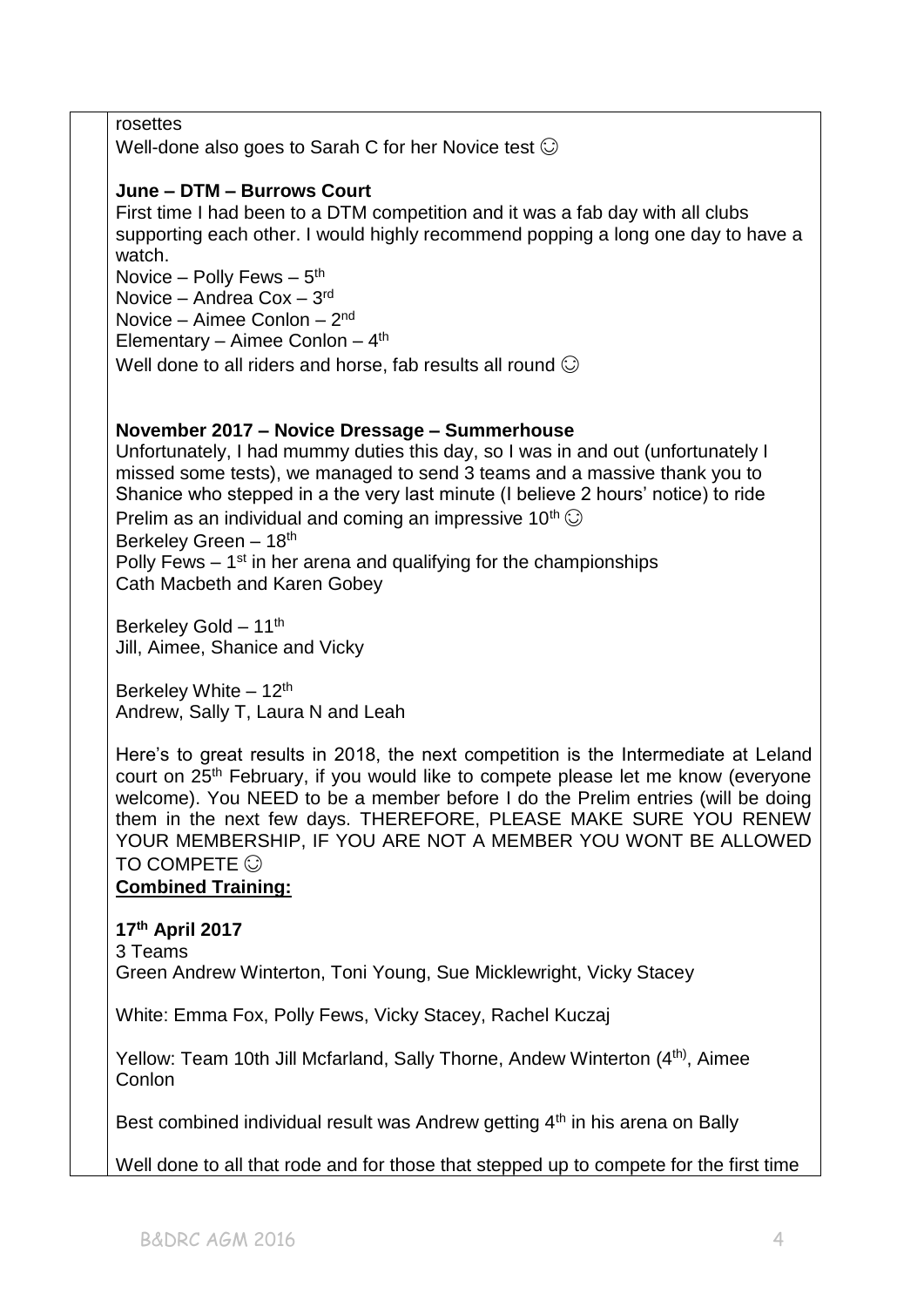and a big thank you to Holly for helping out on the ground and calling tests.

21st October 2017

A wet and windy day, 2 teams competed and braved the weather to compete at Hartpury College. Predicted gale force winds made everyone nervous but two full teams arrived ready to compete. Many thanks to Andrew for bringing Bally at short notice along with Wiggy so that both teams were complete. Big thanks to our helpers Julia Harrison and Sally Thorne who braved the weather and made it possible for the teams to compete.

The teams were;

Berkeley 1 – Toni Young on Izzy, Michelle Hopton on Bond Puccini. Alisia Robins on Oakford Maisie May, Andrew Winterton on Bally.

Berkeley 2 – Jill Mcfarland on Knockanna Flash, Andrew Winterton on Bally

All horses and riders performed brilliantly despite flying dressage boards whipped up by the wind.

Screaming out dressage tests above the wind was challenging but fortunately everyone seemed to go in the right direction at the right time.

There were some impressive results; Laura and Michelle scoring 25.00 (75%), Shanice scoring24.7 and Andrew 28.8.

Once the horse dancing was complete it was time to get undercover in the indoor SJ phase. Everyone jumped brilliantly with clear rounds from Andrew on Bally, Jill on Basil and Shanice on Verney.

The teams came back with an impressive haul of rosettes and qualifications.

Michelle – Individual  $2^{nd}$  in the 75cm and qualifying for the Festival of the Horse

Jill – individual 4<sup>th</sup> in the 75cm Shanice  $-$  individual  $4<sup>th</sup>$  in the 85cm Laura – individual  $3<sup>rd</sup>$  in the 85cm Berkeley team 1 came 11<sup>th</sup> overall Berkeley team 2 came  $2<sup>nd</sup>$  overall and qualifying for the festival of the horse

Next stop Aston Le Walls on the 19<sup>th</sup>/20<sup>th</sup> May for Michelle, Jill, Andrew, Shanice and Laura

## **Showjumping**

Leyland Court  $-16<sup>th</sup>$  July 2017 70cm team 1<sup>st</sup> qualified for the championships, Sarah Raymond, Jodie Hughes, Sally Thorne, Alisia Robins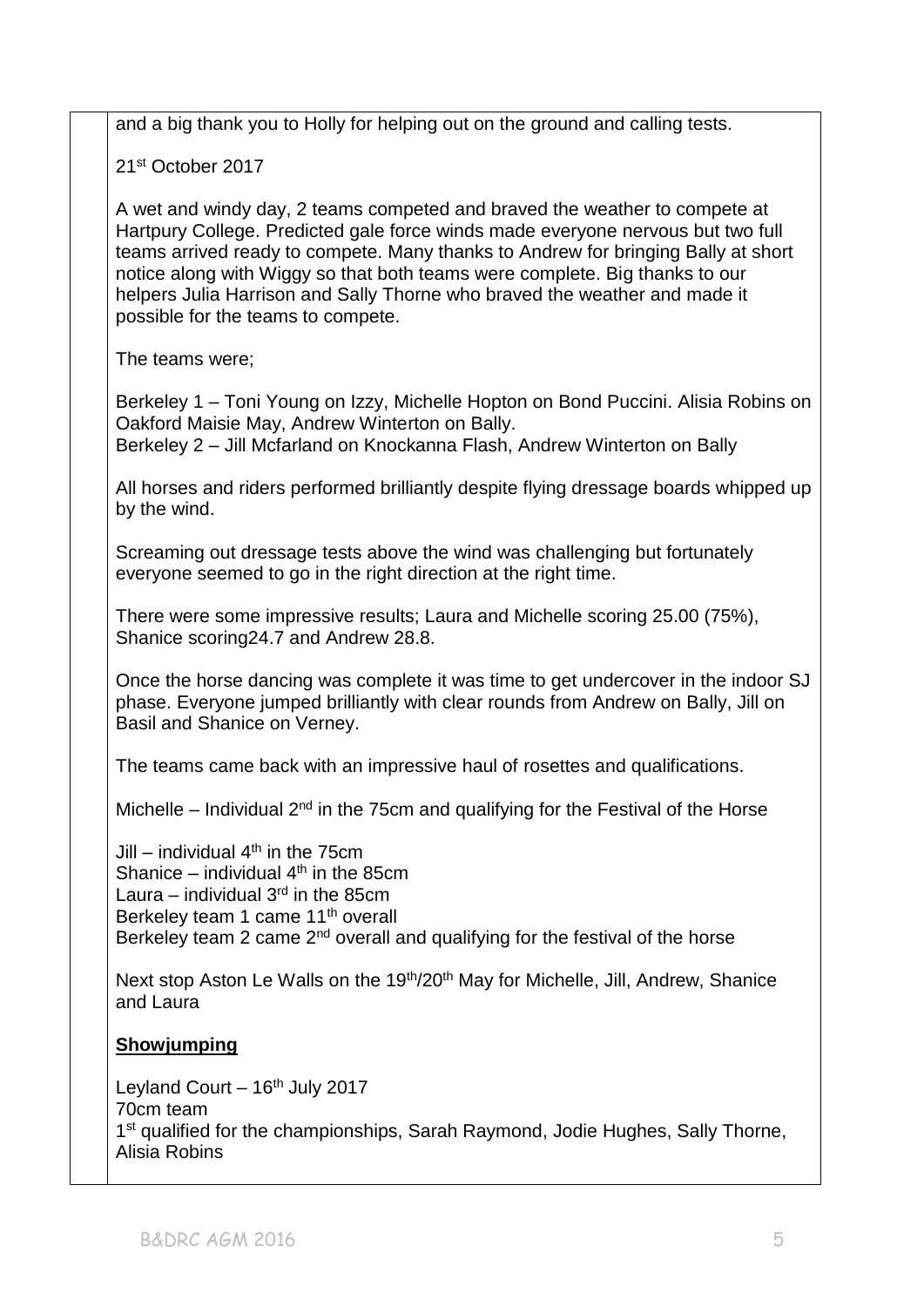|                | 4 <sup>th</sup> : Michelle Hopton, Alisia Robins, Catherine Mcbeth, Geneviene Willis                                                                                                                                                                                                                                                                                                                                                                                                                                                                                                  |  |  |  |
|----------------|---------------------------------------------------------------------------------------------------------------------------------------------------------------------------------------------------------------------------------------------------------------------------------------------------------------------------------------------------------------------------------------------------------------------------------------------------------------------------------------------------------------------------------------------------------------------------------------|--|--|--|
|                | 80cm<br>Andrew Winterton, Becky Lingham, Shanice Walton, Aimee Conlon 1 <sup>st</sup> qualifying for<br>the nationals<br>Andrew and Holly have now taken over as SJ team managers                                                                                                                                                                                                                                                                                                                                                                                                     |  |  |  |
|                |                                                                                                                                                                                                                                                                                                                                                                                                                                                                                                                                                                                       |  |  |  |
| 5              | <b>Election of Committee:</b>                                                                                                                                                                                                                                                                                                                                                                                                                                                                                                                                                         |  |  |  |
|                | Agreed committee to re stand for 2018 – Andrew Winterton and Jean Simmons<br>propose                                                                                                                                                                                                                                                                                                                                                                                                                                                                                                  |  |  |  |
| 6              | Membership-<br>In 2017 we had 170 members which is slightly down on 2016 however 2018 is<br>looking promising with 116 members already. However last year there were 61<br>members who did no hours, a plea to ensure members do offer to help, there are<br>lots of events throughout the year to help at. It is appreciated that this year the ODE<br>got cancelled where lots of members were planning to do their hours.                                                                                                                                                          |  |  |  |
| $\overline{7}$ | Rallies                                                                                                                                                                                                                                                                                                                                                                                                                                                                                                                                                                               |  |  |  |
|                | Rallies broke even last year, but it is felt that it is hard to pitch the rallies right and<br>these really need to be supported to prevent them from being cancelled. There is a<br>mix of indoor rallies in the winter and a call for grids/gymnastic style jumping. Please<br>let us know if there is something you would like to see being offered.                                                                                                                                                                                                                               |  |  |  |
| 8              | Newsletter<br>This has now moved to an e-bulletin to save the club money. Please share stories<br>and pictures with us to make these more interesting.                                                                                                                                                                                                                                                                                                                                                                                                                                |  |  |  |
| 9              | <b>Events</b><br>Events for 2018- Pontispool - Shanice spoke about camp and that final payments<br>are due in February.                                                                                                                                                                                                                                                                                                                                                                                                                                                               |  |  |  |
|                | Dress Down Dressage – This will be at Burrows Court in May. Fun filled day. Keep<br>an eye out for the schedule! We will also be running more throughout the year, so<br>please support them.                                                                                                                                                                                                                                                                                                                                                                                         |  |  |  |
|                | Non-res camp – dates to be confirmed                                                                                                                                                                                                                                                                                                                                                                                                                                                                                                                                                  |  |  |  |
| 10             | Club Awards: There were so many people that deserve recognition this year, so<br>choosing the award winners has been very hard. Sure it gets harder each year!!<br>1. Club All-rounder - This is going to someone who is in all the teams, who has<br>also recently taken on the responsibility of managing the SJ teams this year<br>and has continued to improve year on year – well done Andrew Winterton.<br>2. The Southfield Dressage Glass - This year it is going to an individual who<br>will also be attending the Novice Championships in April – Well done Polly<br>Fews! |  |  |  |
|                | 3. The Anne Stevenson Memorial Trophy - This year this award is going to<br>an individual who not only rides her own horses beautifully, but is also able to                                                                                                                                                                                                                                                                                                                                                                                                                          |  |  |  |